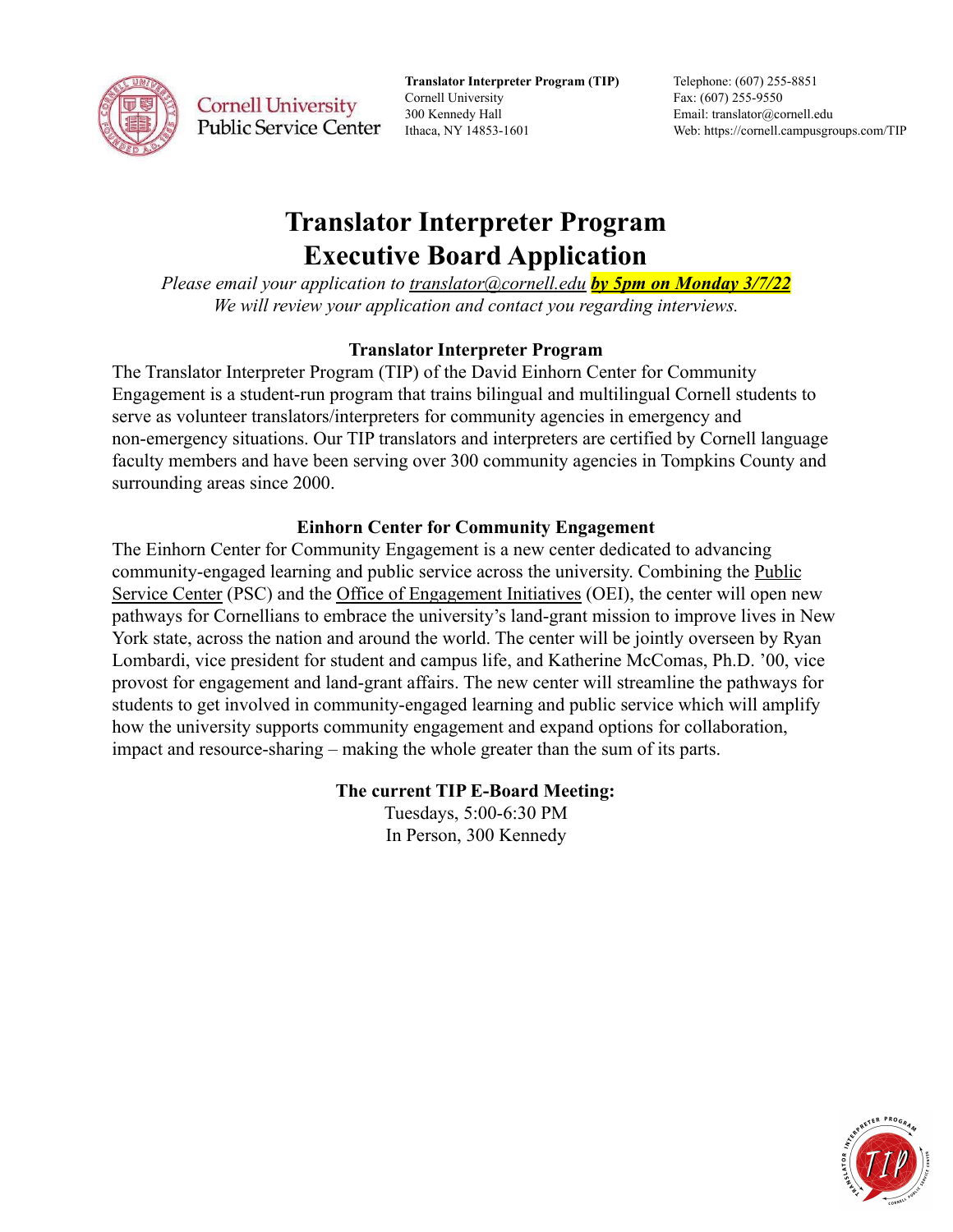

**Translator Interpreter Program (TIP)** Cornell University 300 Kennedy Hall Ithaca, NY 14853-1601

Telephone: (607) 255-8851 Fax: (607) 255-9550 Email: translator@cornell.edu Web: https://cornell.campusgroups.com/TIP

### **General E-Board Member Expectations**

*Please note that TIP is not a student club or student organization, but rather a student-run service learning program of the Public Service Center. As a member of the TIP E-Board and the Einhorn Center, all E-Board members are expected to:*

- Commit at least **3-4 hours** per week, including a 90 minute board meeting and a one hour office hour
- Fulfill general Einhorn Center student E-Board responsibilities
- Fulfill specific TIP E-Board responsibilities in a timely and productive manner
- Attend all mandatory Einhorn Center events such as the Welcome Event, End of Year Event, etc.
- Assist in all program events such as the Volunteer Training Session (VTS), Agency Training Session (ATS), Taste of Culture (TOC), tabling events, etc.
- Be able to present information from VTS and ATS slides accurately and professionally
- Collaborate with all E-Board members to establish team dynamic and help resolve team issues
- Communicate effectively and openly with E-Board members and advisors

## **Specific E-Board Member Expectations**

*Please note that all onboarding E-Board members will shadow incumbent E-Board members and undergo a probationary training period before being fully integrated into the E-Board and assuming the titles listed below.*

### **Publicity Chair**

- **● (Please include a sample of your previous or current publicity designs with your application.)**
- Implement publicity campaign to recruit new volunteers
- Design quarter cards, stickers, posters, and tri-fold board for advertisement purposes
- Manage TIP social media and create posts on Facebook and Instagram
- Advertise Volunteer Training Sessions and other events to Cornell community
- Manage CampusGroups website

### **Volunteer Coordinator**

- Organize the logistics of Volunteer Training Sessions (i.e. book rooms, print VTS materials, etc.)
- Process paperwork of new volunteers and monitor the progress of their certification
- Update and monitor database with volunteer contact information, availability, language, service(s) provided, etc.
- Correspond with current and potential volunteers to address any of their questions and/or concerns

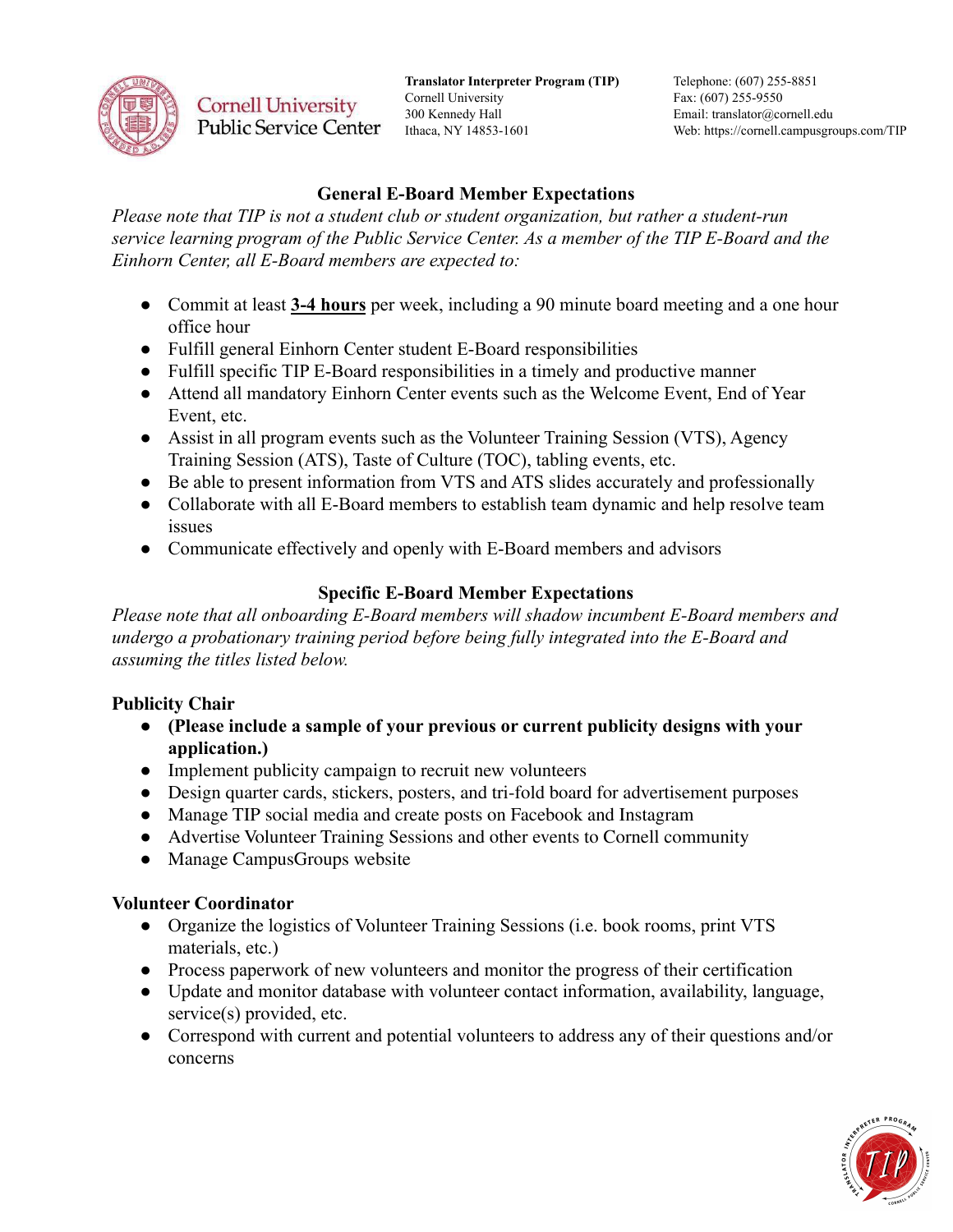

**Translator Interpreter Program (TIP)** Cornell University 300 Kennedy Hall Ithaca, NY 14853-1601

Telephone: (607) 255-8851 Fax: (607) 255-9550 Email: translator@cornell.edu Web: https://cornell.campusgroups.com/TIP

Work with Incident Coordinator to keep an updated record of the activity of volunteers (ie: which volunteers have provided translation/interpretation services throughout the semester, violated contracts, etc.)

### **Educational Chair**

- Plan and facilitate weekly E-Board Discussions on various topics related to language accessibility, racial equity, and general issues of social justice to engage the student board with current issues related to TIP's mission.
- Seek out learning opportunities for E-Board to engage in throughout the school year (ex: panel discussions or workshops to attend, inviting speakers, etc.)
- Design and publish TIP semesterly newsletter that showcases TIP history, recaps important TIP related events, and highlights work completed by TIP volunteers/Student Board (ex: how many incidents received, what types of incidents, what current languages are available through student volunteers, etc.)
- Assist in the onboarding process of new TIP E-Board members, providing specific support in facilitating the understanding of TIP as a social justice and service organization

### **Organizational Chair**

- Maintain records of TIP e-board meeting minutes, attendance, and hours for reference in the future and to share with TIP's president and advisor weekly.
- Keep track of assigned tasks and check in with Officers to ensure they are able to complete those tasks in conjunction with TIP co-presidents.
- Assist in the recruitment process by creating and organizing evaluation documents and organizing application materials.
- Book room reservations for TIP meetings and any other necessary events and ensure that TIP Officers have access to required spaces including 300 Kennedy.
- Keep the TIP Google calendars updated with the various VTSs, ATSs, and events set up by the program.

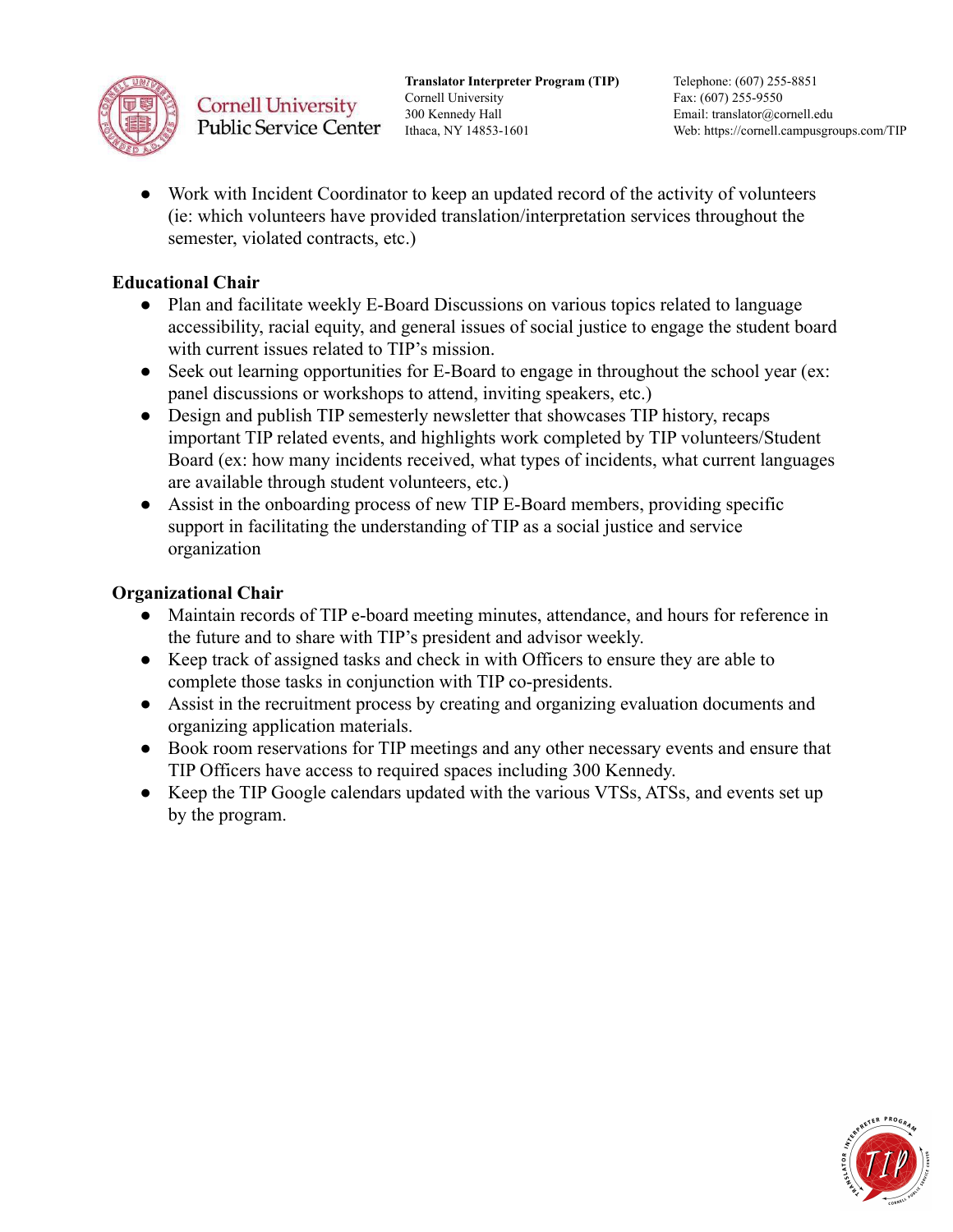

**Translator Interpreter Program (TIP)** Cornell University 300 Kennedy Hall Ithaca, NY 14853-1601

Telephone: (607) 255-8851 Fax: (607) 255-9550 Email: translator@cornell.edu Web: https://cornell.campusgroups.com/TIP

## **Background Information**

*Please provide the following information below.*

| Name                                                                                                                                                                                                                                             |  |
|--------------------------------------------------------------------------------------------------------------------------------------------------------------------------------------------------------------------------------------------------|--|
| <b>Expected Year of Graduation</b>                                                                                                                                                                                                               |  |
| Net ID                                                                                                                                                                                                                                           |  |
| Major/Minor                                                                                                                                                                                                                                      |  |
| Please list all your on-campus and<br>off-campus extracurriculars that you<br>are involved in during the academic<br>year, along with the estimated<br>weekly time commitment (ie:<br>work, volunteer activities, clubs, project<br>teams, etc.) |  |
| Please list all of the classes that you are<br>currently enrolled in and the number of<br>credits that they correspond to.                                                                                                                       |  |
| Please indicate if you are planning to study<br>abroad in the near future. If yes, please<br>indicate which semester(s).                                                                                                                         |  |

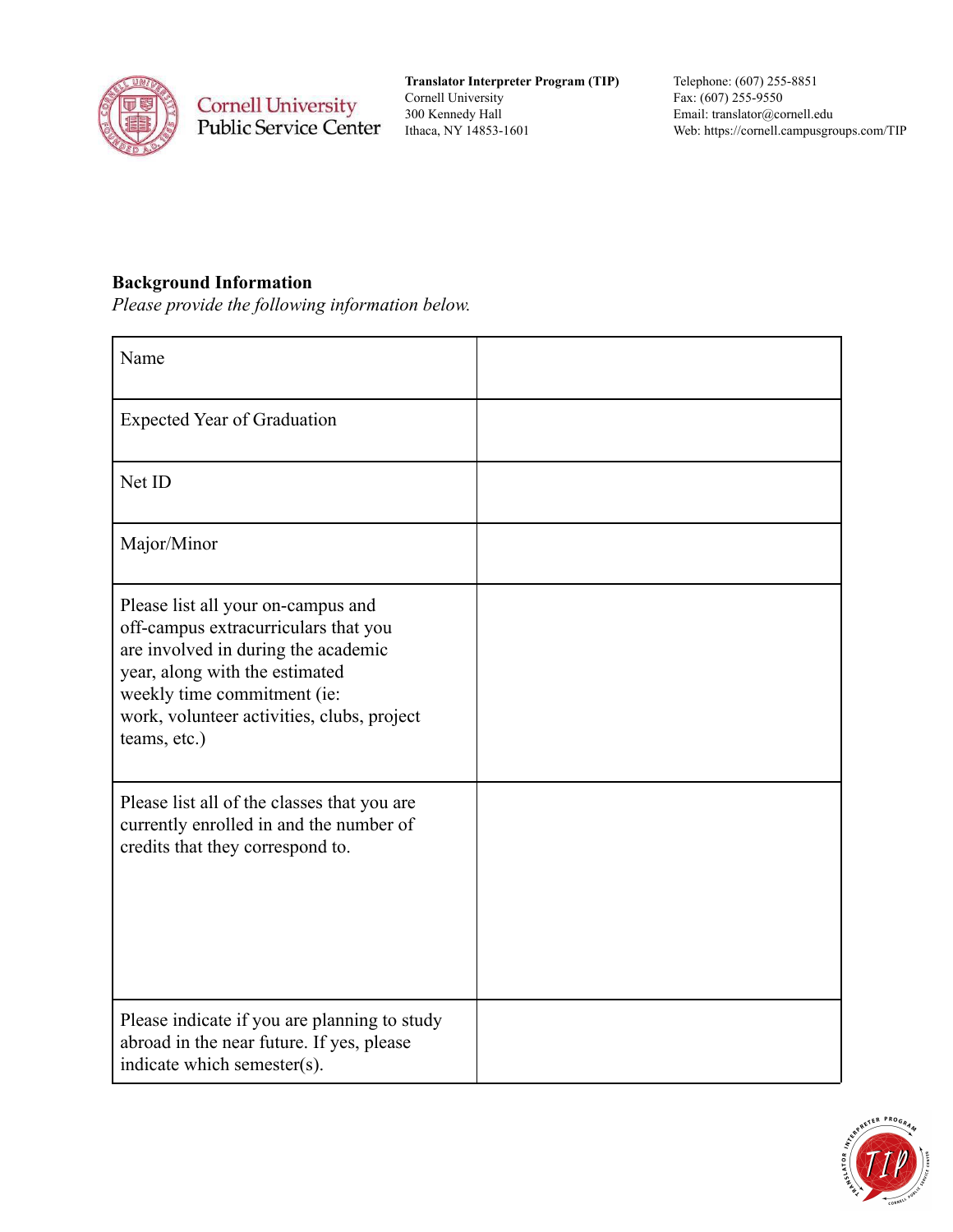

**Translator Interpreter Program (TIP)** Cornell University 300 Kennedy Hall Ithaca, NY 14853-1601

Telephone: (607) 255-8851 Fax: (607) 255-9550 Email: translator@cornell.edu Web: https://cornell.campusgroups.com/TIP

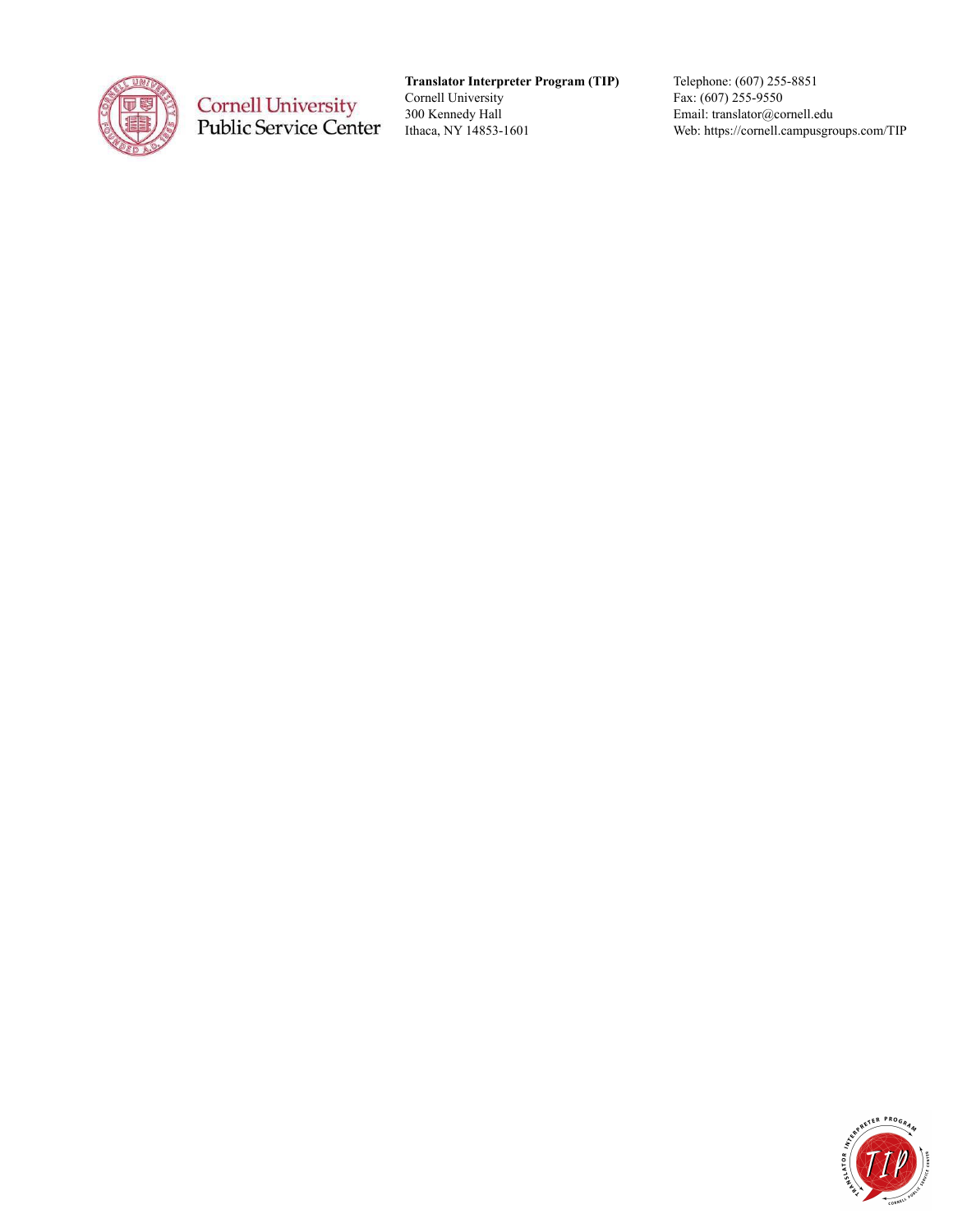

**Translator Interpreter Program (TIP)** Cornell University 300 Kennedy Hall Ithaca, NY 14853-1601

Telephone: (607) 255-8851 Fax: (607) 255-9550 Email: translator@cornell.edu Web: https://cornell.campusgroups.com/TIP

#### **Short Answer Responses**

*Please limit your answers to a maximum of 200 words.*

1. Why do you want to serve on the E-Board for the Translator Interpreter Program?

2. Please indicate which position you are most interested in, as well as your second AND third choice. Please note that the final decision is made collaboratively by you and the TIP E-Board, and is not exclusively constrained by your initial choice. **If you are applying for the Publicity Chair position, please include a sample of your previous or current publicity designs with your application.**

3. Please explain why you are interested in both your first choice and second choice position.

4. What does public service mean to you?

5. What do you think are the language needs of Tompkins County and its surrounding area?

6. What principles do you believe one should embody when working in a team?

7. Explain how language barriers in marginalized communities may lead to social discrimination and inequality of services.

8. What are some ethical considerations that must be considered in translation and Interpretation?

9. What kind of "cultural framework" must you consider when translating or interpreting?